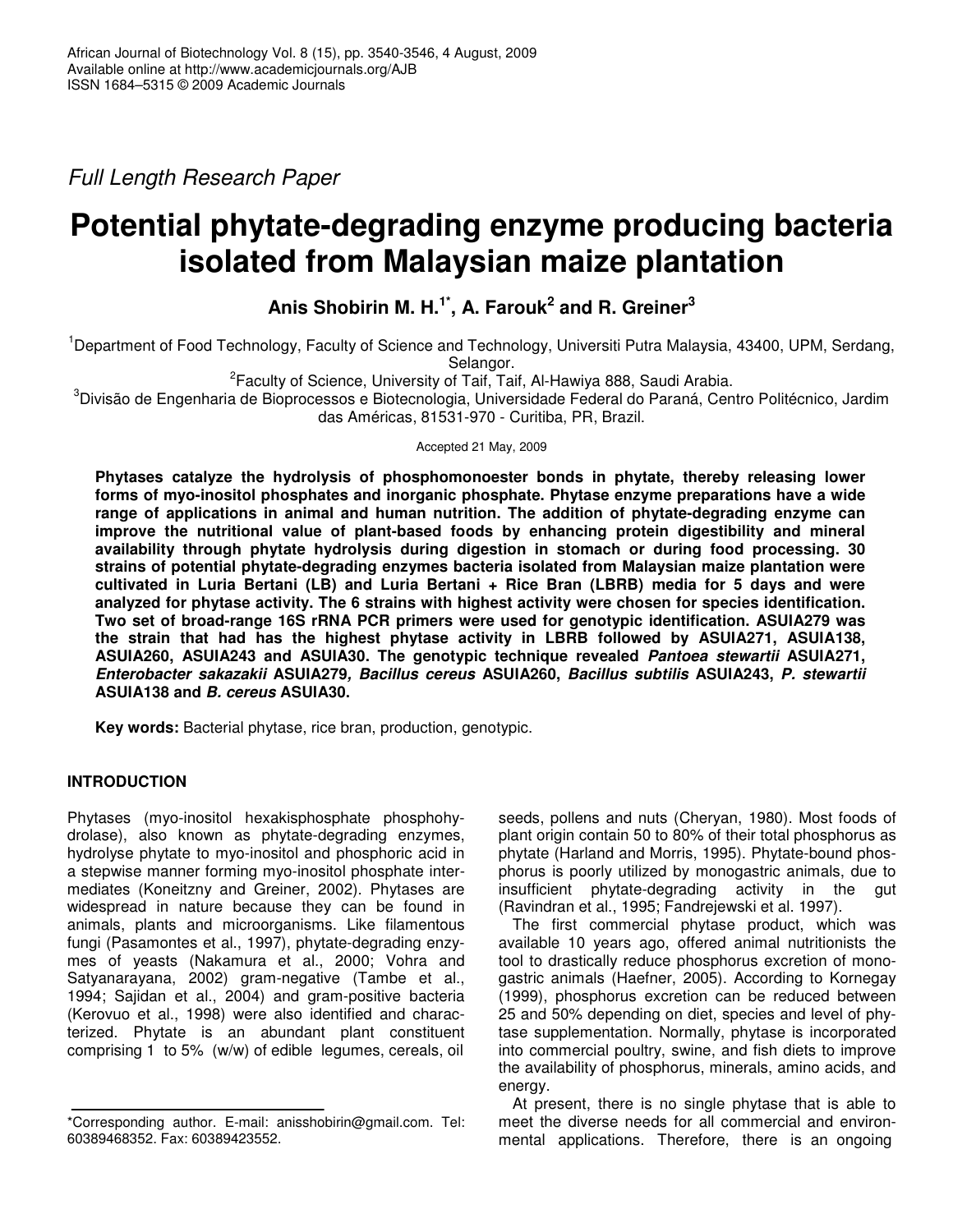intrest in screening microorganisms, including bacteria for novel and efficient phytases. Different sources of phytases would have differences in some properties, such as substrate specificity, resistance to proteolysis and catalytic efficiency. The aims of the present study were to investigate and identify the potential bacteria strains as phytase producers isolated from Malaysian maize plantation.

#### **MATERIALS AND METHODS**

#### **Bacterial strains and culture conditions**

Phytic acid, dodecasodium salt, was purchased from Sigma chemical Co. (St. Louis, Mo.). All other chemicals and media were of analytical grade commercially available. LB broth was prepared from 10 g tryptone, 5 g yeast extract, and 10 g NaCl and LBRB was prepared by adding of 50 g of rice bran in 1 l of LB media. Both media were adjusted to pH 7.0 prior to utilization. 30 bacterial strains showing phytase activities were previously isolated from Malaysian maize plantation (Anis Shobirin et al., 2007) were cultivated in 10 ml LB and LB + 5% rice bran media, and incubated at 37 $\degree$ C and agitated at 200 rpm. Samplings for extra-cellular enzyme activity were performed after 2 and 5 days of growth. Samples for enzyme activity assays were prepared by centrifugation of 1.5 ml bacterial culture at 13,000 rpm for 1 min (Idriss et al., 2002)*.* The cell-free supernatant was separated and tested for phytase activity. Potential phytase producing strains (ASUIA260, ASUIA271 and ASUIA279) were grown in  $LB + 0.1\%$  sodium phytate to determine the Na-phytate efficacy on the ability of those bacteria in producing phytase.

#### **Standard phytase assay**

Phytate-degrading activity was determined at 50 $\degree$ C in 350 µl of 100 mM sodium acetate buffer, pH 5.0 containing 1.03 mM sodium phytate. The enzymatic activity was done by adding 10 µl of enzyme solution to the assay mixture. After incubating for 30 min at 50 °C, the liberated phosphate was measured according to ammonium molybdate method (Heinonen and Lahti, 1981) with some modifications. Added to the assay mixture was 1.5 ml of a freshly prepared solution of acetone:  $5 N H_2SO_4$ : 10 mM ammonium molybdate  $(2:1:1 \text{ v/v})$  and 100 µl acetic acid. Any cloudiness was removed by centrifugation prior to the measurement of absorbance at 355 nm. To calculate the enzyme activity, a calibration curve was produced over the range of 5-600 mmol phosphate ( $\epsilon = 8.7$  cm<sup>2</sup>/ nmol). Activity (units) was expressed as 1 µmol phosphate liberated per min. Blanks were run by addition the ammonium molybdate solution prior to adding the enzyme to the assay mixture (Greiner, 2004).

#### **Species identification**

6 strains (ASUIA279, ASUIA271, ASUIA138, ASUIA260, ASUIA243 and ASUIA30) were choosing for species identification based on the high phytase activity. The strains were grown on LB broth and harvested by centrifugation at 10000 rpm. DNA was extracted using DNA isolation kit (Qiagen, Hilden, Germany). The DNA was quantified spectrophotometrically (A260) and purity checked by electrophoresis on a 0.8% agarose gel. 2 sets of 16S rRNA PCR primers, PF3: (5' GAGAGTTTGATCCTGGCTCAG 3'), PR4: (5'CT GTTTGCTCCCCACGCTTTC 3') and PF5; (5' GTAGCGGTGA AATGCGTAGA 3') PR6: (5' CTACGGCTACCTTGTTACGA 3') were used. PCR amplification was performed using an Eppendoff

mastercycler (Hamburg, Germany). The PCR reaction mixtures contained 2 µl of dNTPs mixture (1.25 mM each), 1 µl of each primer (20 mM), 2.5 µl of DNA, 1 µl of Taq polymerase (Promega, Southampton, UK) and sterile deionized water to bring the final volume to 100 µl. The mixture was denatured at 94 °C for 2 min. The PCR temperature profile consisted of 34 cycles of 1 min denaturation at 94°C, 45 s annealing at 50°C and 1.5 min primer extension at 72°C. A negative control was included to eliminate the possibility of reagent contamination. PCR products were analyzed using agarose (0.8%) gel electrophoresis and visualized using ethidium bromide. The identities of the bacteria detected by the 16S rRNA PCR were revealed by sequencing of the PCR products and compare-son of these sequences to the genbank database using the BLAST program available at the national centre for biotechnology information (http://www.ncbi.nlm.nih.gov).

#### **RESULTS**

The addition of 5% rice bran in the LB media showed the significant different ( $P < 0.05$ ) on the phytase production by all the bacterial strains tested. Figure 1 shows the induction of phytase production in the 30 bacterial strains when cultivated in  $LB + 5\%$  rice bran media compared to LB media. ASUIA279 was the strain that have the highest phytase activity in LBRB followed by ASUIA271, ASUIA 138, ASUIA260, ASUIA243 and ASUIA30. So, they were choosing for species identification using the genotypic technique. Based on their colony morphology, microscopic observation, phytase activity and phenotypic technique result, ASUIA273 and ASUIA261 were assumed as the same species as ASUIA279 whereas, ASUIA136 was the same as ASUIA138. So, they were not included in the potential list. The addition of 0.1% Na-phytate into LB medium resulted (Figure 2) the slightly increment of phytase production by the 3 selected bacteria compared to the LB itself even though the increment were not as much as the addition of rice bran.

Two set of broad-range 16S rRNA PCR primers were used and the PCR product with 800 base pairs in size were referred for gene sequencing analysis. From the comparison of these sequences (Figure 3a-f) to the genbank database using the blast program neighbourjoining trees were obtained. The 6 strains were identified as *P. stewartii* ASUIA 271, *E. sakazakii* ASUIA279*, B. cereus* ASUIA260, *B. subtilis* ASUIA243, *P. stewartii* ASUIA 138 and *B. cereus* ASUIA30.

#### **DISCUSSION**

Nutrient source and concentration greatly influence bacterial growth and enzyme production (Vohra and Satyanarayana, 2003). 5% of rice bran was added in one of the cultivation media. Rice bran is rather low in inorganic phosphate and has relatively high phytate content. Therefore, the high phytate content in the medium might trigger the biosynthesis of phytate-degrading enzyme in these soil bacteria.

The increment of phytase production by 3 selected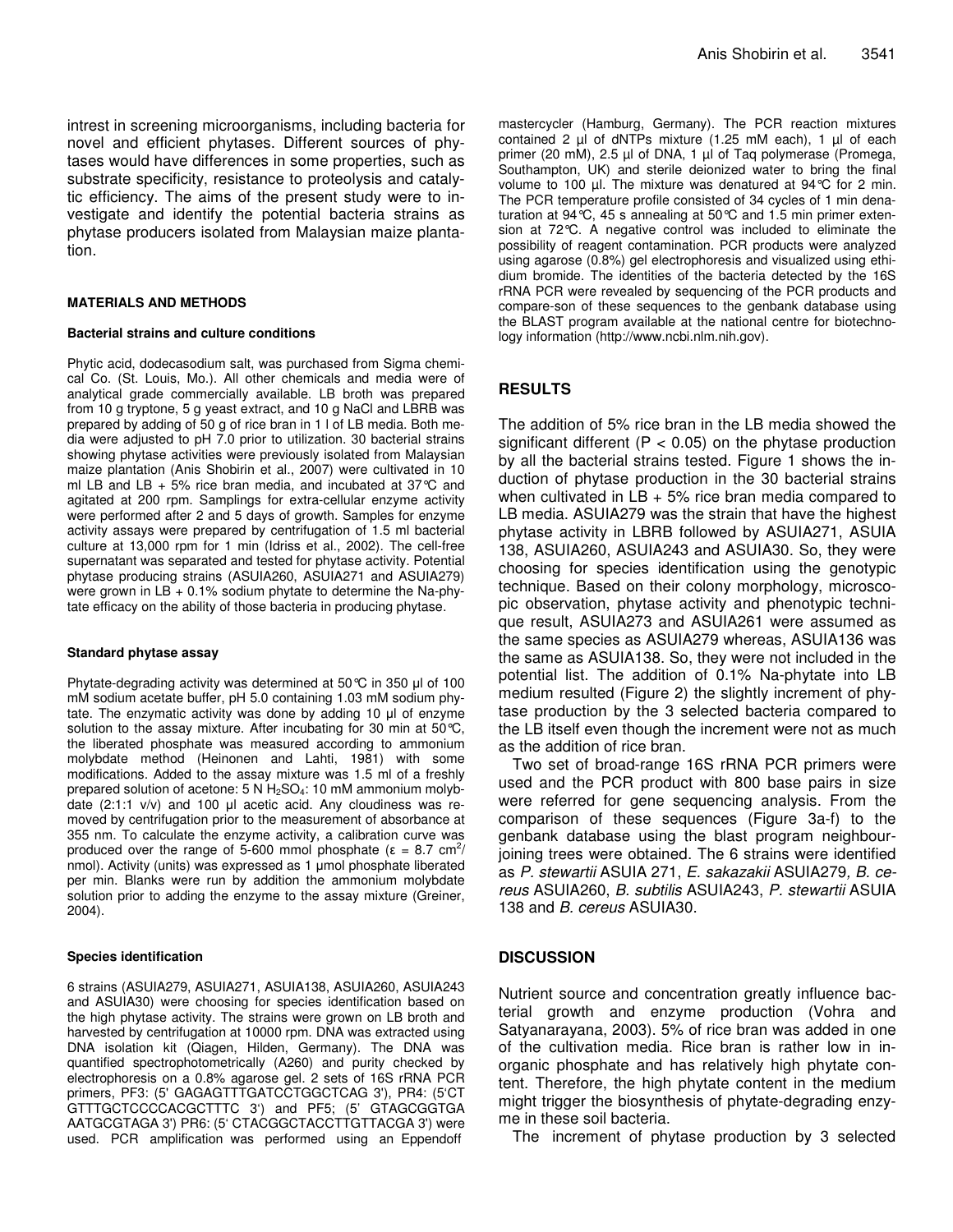ASUIA279 ASUIA273 <del>,,,,,,,,,,,,,,,,,,,,,,,,,,,,,,,,,,</del>, ASUIA271 ASUIA261 <u>UUUU ITTI TEEN HARA</u> ASUIA260 ununun s ASUIA243 पुण्णाम ASUIA236 प्राप्त ASUIA222 ЩШ ASUIA216 ЩШН ASUIA213 पुणास ASUIA211 .<br>I**WILITE<del>RI</del>** ASUIA204 **SIGREE SURFERE** ASUIA203 **प्राणाम** । ASUIA179 **humma**n⊣ **Strains** ASUIA178  $\blacksquare$  LB + 5% rice bran ASUIA176 प्राप्ता **DLB INTERNATIONAL PROPERTY (DESCRIPTION)** ASUIA138 **<u>igponomme</u>+** ASUIA136 ЩШН ASUIA147 प्राम− ASUIA128 щŀ ASUIA60 ЩШ ASUIA59 ASUIA53 iшшн **hummm+** ASUIA48 **upun** ASUIA40 ASUIA30 ЩШH ASUIA25 पुण्णस ASUIA15 ASUIA13 पुण्णाम **huune** ASUIA10 0.000 2.000 4.000 6.000 8.000 Pytase Activity (U/ml)

**Figure 1.** Phytase enzyme activities of 30 soil bacteria strains after 5 days cultivation in LB and LB + 5 % rice bran media. Error bars show mean ± standard deviation.

bacteria when cultivated in 0.1% Na-phytate clarify that the phytate induced the production of phytase in those bacteria (Figure 2). The rice bran has better impact compared to Na-phytate could be due to the different nature of these substrates. This finding was compatible with the study of Lan et al. (2002) who suggested that phytate in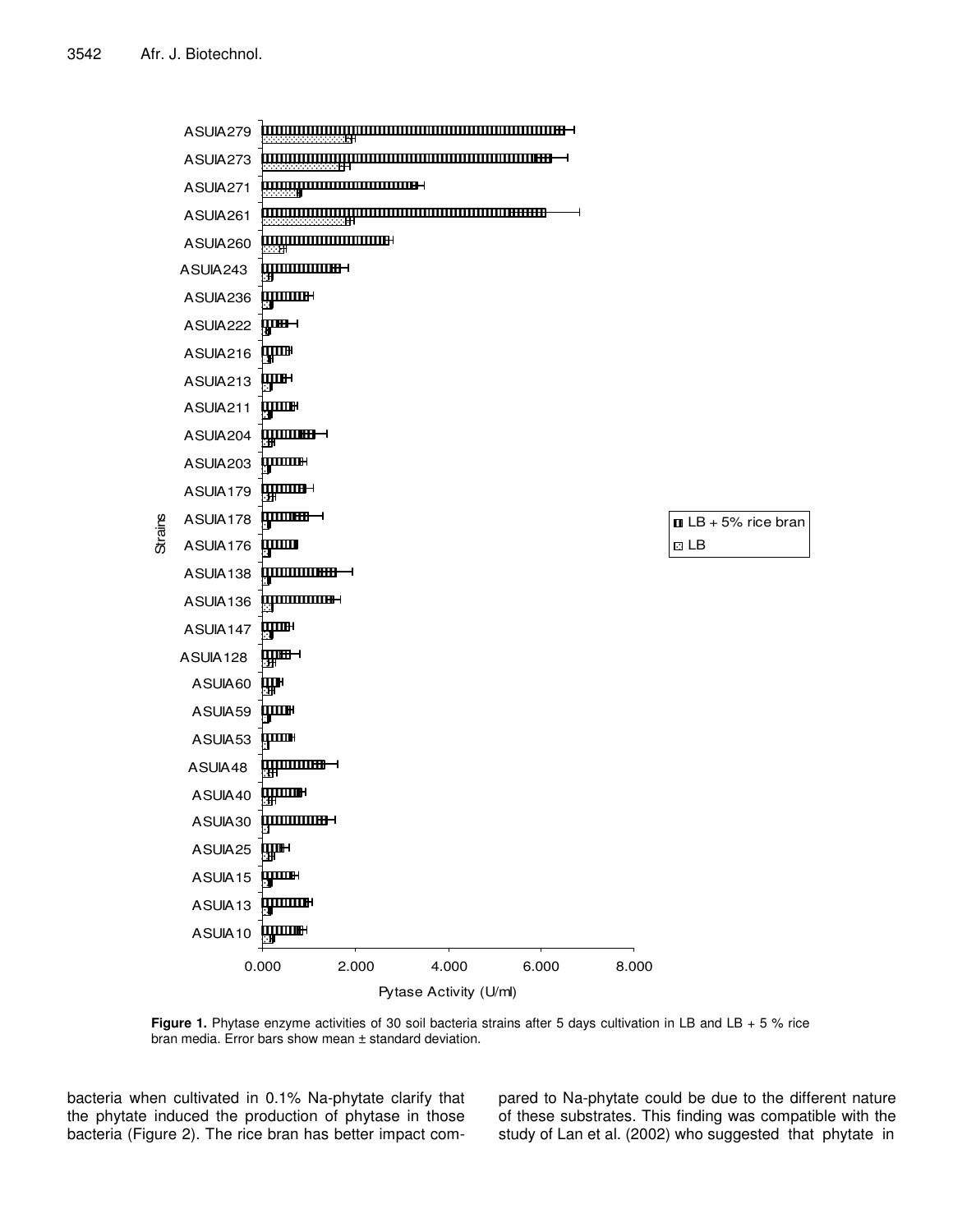

**Figure 2.** Comparison of phytase production of the bacterial strains in LB and LB + 0.1 % sodium phytate. Error bars show mean ± standard deviation.

GNTGGAGATCCGGTGGCGAGGCGGCCCCCTGGACGAAGACTGACGCTCAGGTGCGAAAG CGTGGGGAGCAAACAGGATTAGATACCCTGGTAGTCCACGCCGTAAACGATGTCGACTTGG AGGTTGTTCCCTTGAGGAGTGGCTTCCGGAGCTAACGCGTTAAGTCGACCGCCTGGGGAGT ACGGCCGCAAGGTTAAAACTCAAATGAATTGACGGGGGCCCGCACAAGCGGTGGAGCATGT GGTTTAATTCGATGCAACGCGAAGAACCTTACCTACTCTTGACATCCAGCGAACTTNNCAGA GATGCCTTGGTGCCTTCGGGAACGCTGAGACAGGTGCTGCATGGCTGTCGTCAGCTCGTGT TGTGAAATGTTGGGTTAAGTCCCGCAACGAGCGCAACCCTTATCCTTTGTTGCCAGCGATTC GGTCGGGAACTCAAAGGAGACTGCCGGTGATAAACCGGAGGAAGGTGGGGATGACGTCAA GTCATCATGGCCCTTACGAGTANGGCTACACACGTGCTACAATGGCGCATACAAAGAGAAG CGACCTCGCGAGAGCAAGCGGACCTCATAAAGTGCGTCGTAATCCGGATCGGANTCTGCAA CTCGACTCCGTGAANTCGGANTCNCTAGTATCGTGNATCAAAAGCCCCGGGAATACGTTCC NGGCCTTGTACCCCCCCCGTCCACCATGGGAGTGGTTGCAAAAAAATAGNTACTTAACCTCN GGAGGGCCTTACCCTTTTGAATNTTGACNGGGGNANCN

**Figure 3a.** 16S rRNA gene sequence of ASUIA271.

GNTGGANGATNCGGTGGCGAAGCGGCCCCCTGGACGAAGACTGACGCTCAGGTGCGAAAG CGTGGGGAGCAAACAGGATTAGATACCCTGGTAGTCCACGCCGTAAACGATGTCGACTTGG AGGTTGTGCCCTTGAGGCGTGGCTTCCGGAGCTAACGCGTTAAGTCGACCGCCTGGGGAG TACGGCCGCAAGGTTAAAACTCAAATGAATTGACGGGGGCCCGCACAAGCGGTGGAGCATG TGGTTTAATTCGATGCAACGCGAAGAACCTTACCTGGTCTTGACATCCAGAGAATCCTGCAG AGATGCGGGAGTGCCTTCGGGAACTCTGAGACAGGTGCTGCATGGCTGTCGTCAGCTCGT GTTGTGAAATGTTGGGTTAAGTCCCGCAACGAGCGCAACCCTTATCCTTTGTTGCCAGCGGT TCGGCCGGGAACTCAAAGGAGACTGCCGGTGATAAACCGGAGGAAGGTGGGGATGACGTC AAGTCATCATGGCCCTTACGACCAGGGCTACACACGTGCTACAATGGCGCATACAAAGAGA AGCGACCTCGCGAGAGCAAGCGGACCTCATAAGTGCGTCGTAATCCGGATTGGANTCTGCA ACTCGACTCNTGAANTCNGAATCNCTAGTATCGTGGATCAAATGCCNCGGGAAAACNTTCCC GGNCTTGTAACCCCCCCGTCCNCCNTGGGATGGGTTGCAAAAAAATAGGTNCTTAACCTNC NGGAGGGCCCTNCCNNTTNGNANTTTGACGGGGGAANNCAAAAAAGG

**Figure 3b.** 16S rRNA gene sequence of ASUIA279.

rice bran occurs as a less soluble potassium-magnesium salt, usually combined with protein, or enclosed by starch and other carbohydrates and the rate of rice bran phytate being hydrolyzed could be slower as compared to Naphytate. The lower rate of rice bran hydrolysis ensures that phytase production is continuously induced during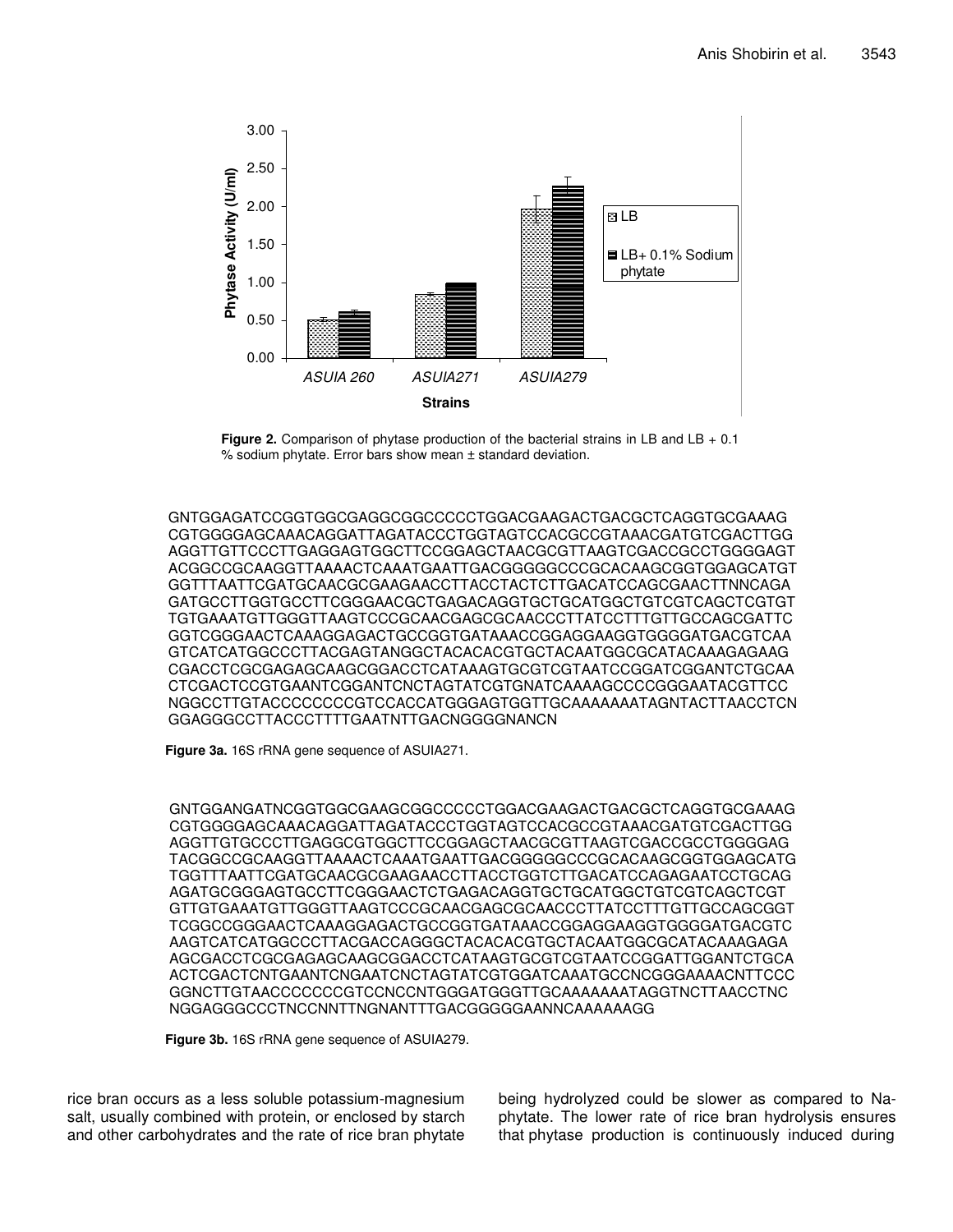GNTGGAGGAANCCAGTGGCGAAGGCGACTTTCTGGTCTGTAACTGACACTGAGGCGCGAAA GCGTGGGGAGCAAACAGGATTAGATACCCTGGTAGTCCACGCCGTAAACGATGAGTGCTAA GTGTTAGAGGGTTTCCGCCCTTTAGTGCTGAAGTTAACGCATTAAGCACTCCGCCTGGGGA GTACGGCCGCAAGGCTGAAACTCAAAGGAATTGACGGGGGCCCGCACAAGCGGTGGAGCA TGTGGTTTAATTCGAAGCAACGCGAAGAACCTTACCAGGTCTTGACATCCTCTGAAAACCCT AGAGATAGGGCTTCTCCTTCGGGAGCAGAGTGACAGGTGGTGCATGGTTGTCGTCAGCTCG TGTCGTGAGATGTTGGGTTAAGTCCCGCAACGAGCGCAACCCTTGATCTTAGTTGCCATCAT TAAGTTGGGCACTCTAAGGTGACTGCCGGTGACAAACCGGAGGAAGGTGGGGATGACGTC AAATCATCATGCCCCTTATGACCTGGGCTACACACGTGCTACAATGGACGGTACAAAGAGCT GCAAGACCGCGAGGTGGAGCTAATCTCATAAANCGTTCTCAGTTCGNATTGTAGNCTGCAAC TCNCCTACNTGAANCTGGAATCCCTAGTAATCNCGNATCANCATGCCCCGGTGAATACGTTC CCGGGCCTNGTANCNCCCCCCCGTCCCCCCCCGAAAGTTNGTAACCCCNAAANTCNGNNG GGGTAACCTTTTTGGANCCCCCCCCTAAGGGGGAAAAATATTGGGGGNATCTAAAAAAGGG TACCCNN

**Figure 3c.** 16S rRNA gene sequence of ASUIA260.

GTGTGGAGACCCAGTGGCGANGCGACTCTCTGGTCTGTAACTGACGCTGAGGAGCGAAAG CGTGGGGAGCGAACAGGATTAGATACCCTGGTAGTCCACGCCGTAAACGATGAGTGCTAAG TGTTAGGGGGTTTCCGCCCCTTAGTGCTGCAGCTAACGCATTAAGCACTCCGCCTGGGGAG TACGGTCGCAAGACTGAAACTCAAAGGAATTGACGGGGGCCCGCACAAGCGGTGGAGCAT GTGGTTTAATTCGAAGCAACGCGAAGAACCTTACCAGGTCTTGACATCCTCTGACAATCCTA GAGATAGGACGTCCCCTTCGGGGGCAGAGTGACAGGTGGTGCATGGTTGTCGTCAGCTCG TGTCGTGAGATGTTGGGTTAAGTCCCGCAACGAGCGCAACCCTTGATCTTAGTTGCCAGCAT TCAGTTGGGCACTCTAAGGTGACTGCCGGTGACAAACCGGAGGAAGGTGGGGATGACGTC AAATCATCATGCCCCTTATGACCTGGGCTACACACGTGCTACAATGGACAGAACAAAGGGCA GCGAAACCGCGAGGTTAAGCCAATCCCACAAATCTGTTCTCAGTTCGGATCGCANTCTGCAA CTCGACTGCGTGAANCTGGAATCNCTAGTAATCNCGNATCAACATGCCNNGGTGAANACGT TNCCGGGNCNTTTTACCNCCCCCCNGTCCANCCNNGAAAGTTTTTAACCCCCGAANTCGGG GAGNTANCNTTTNAGAACNCCCCCCCAAGNGGGAAAAAAATTGGGGGAATNTAAAAAGGNA NCCCTAAAAAANNNNNNNNNNN

**Figure 3d.** 16S rRNA gene sequence of ASUIA243.

NTGGANGAATCCGGTGGCGAAGGCGGCCCCCTGGACGAAGACTGACGCTCAGGTGCGAAA GCGTGGGGAGCAAACAGGATTAGATACCCTGGTAGTCCACGCCGTAAACGATGTCGACTTG GAGGTTGTTCCCTTGAGGAGTGGCTTCCGGAGCTAACGCGTTAAGTCGACCGCCTGGGGA GTACGGCCGCAAGGTTAAAACTCAAATGAATTGACGGGGGCCCGCACAAGCGGTGGAGCAT GTGGTTTAATTCGATGCAACGCGAAGAACCTTACCTACTCTTGACATCCAGCGAACTTTCCA GAGATGGATTGGTGCCTTCGGGAACGCTGAGACAGGTGCTGCATGGCTGTCGTCAGCTCGT GTTGTGAAATGTTGGGTTAAGTCCCGCAACGAGCGCAACCCTTATCCTTTGTTGCCAGCGAT TCGGTCGGGAACTCAAAGGAGACTGCCGGTGATAAACCGGAGGAAGGTGGGGATGACGTC AAGTCATCATGGCCCTTACGAGTAGGGCTACACACGTGCTACAATGGCGCATACAAAGAAG AAGCGACCTCGCGAGAGCAAGCGGACCTCATAAAGTGCGTCGTAATCCGGATCGGANTCTG CAACTCGACTCCNTGAANTCGGAATCNCTAGTAATCGTGGATCAAANTGCCCNGGNGAATAC GTTCCNGGCCTTGTACCCCCCCCCGTCCCCCNTGGGANTGGGNTNGNAAAAAAATAGTTNC TTANCCCCNGGAGGGNCTTACNNTTNNNATNCTGACTGGGGNAANNAAAANAGGGNCCCCN NAAANNNNNNNNNNNNNNNNNNNNNNN

**Figure 3e.** 16S rRNA gene sequence of ASUIA138.

the whole fermentation process thus leading to increased on phytase production. This may also explain why the phytase activity was higher in longer fermentation period.

Papagianni et al. (1999) found that when wheat bran (20 g  $I^{\dagger}$ ) was included in a semisynthetic medium comprising cornstarch, glucose and peptone, the biomass and phytase production of *Aspergillus niger* increased and they suggested that the increased phytase production might be due to the low release of phosphorus from wheat bran or phytase induction by the presence of phytate. Phytases have been reported in a number of bacteria. Bacterial phytases are mostly cell associated, with the exception of *B. subtilis, Lactobacillus amylovorus*, and *Enterobacter* sp.4 (Vohra and Satyanarayana, 2003)*.* In this study, all the strains produced extra-cellular enzymes where *E. sakazakii* ASUIA279 (4480 mU/ml)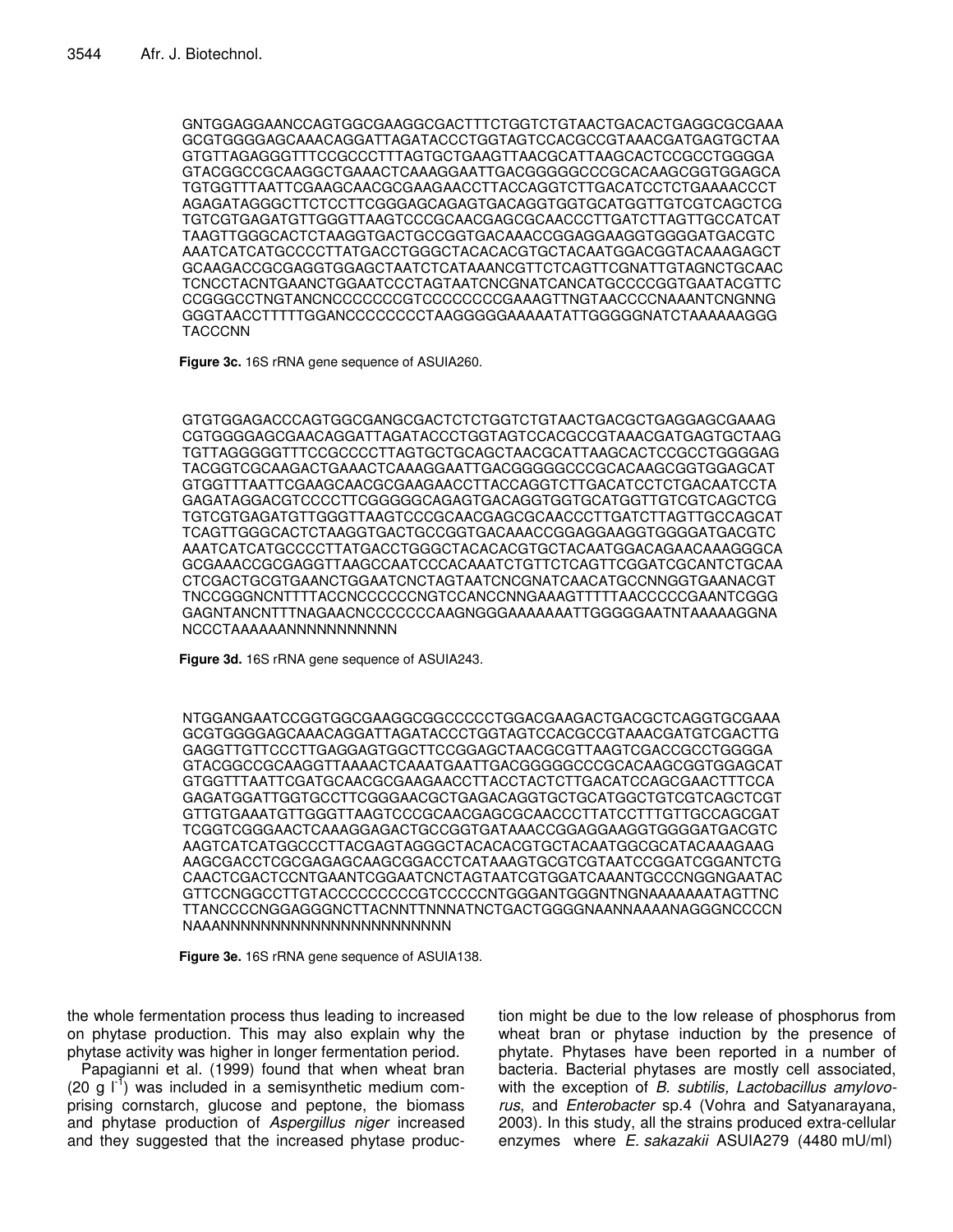GTTGGNNGACCCAGTGGCGAAGGCGACTTTCTGGTCTGTAACTGACACTGAGGCGCGAAAG CGTGGGGAGCAAACAGGATTAGATACCCTGGTAGTCCACGCCGTAAACGATGAGTGCTAAG TGTTAGAGGGTTTCCGCCCTTTAGTGCTGAAGTTAACGCATTAAGCACTCCGCCTGGGGAGT ACGGCCGCAAGGCTGAAACTCAAAGGAATTGACGGGGGCCCGCACAAGCGGTGGAGCATG TGGTTTAATTCGAAGCAACGCGAAGAACCTTACCAGGTCTTGACATCCTCTGACAACCCTAG AGATAGGGCTTCTCCTTCGGGAGCAGAGTGACAGGTGGTGCATGGTTGTCGTCAGCTCGTG TCGTGAGATGTTGGGTTAAGTCCCGCAACGAGCGCAACCCTTGATCTTAGTTGCCATCATTT AGTTGGGCACTCTAAGGTGACTGCCGGTGACAAACCGGAGGAAGGTGGGGGATGACGTCA AATCATCATGCCCCTTATGACCTGGGCTACACACGTGCTACAATGGACGGTACAAANAGCTG CAANACCGCGAGGTGGAGCTAATCTCATAAAACCGTTCTCAGTTCGGANTTGTAGGCTGCAA CTCNCCTACATGAANCTGGAATCNCTAGTANTCCCGNATCACCATGCCCCGGTGAAAACNTT CCCGGGCNTTTAANNCCCCCCCTCCNNCNCNAAAGTTNTTAAACCCCNAATCCGNGGGGGT AACCTTTTTGANCCCCCCCCTAAGGGGGAAAAANATTGGGGNAANNCNANAANGGNACCCN NAAAAANNNNNNN

**Figure 3f.** 16S rRNA gene sequence of ASUIA30.

showed the highest phytase activity, followed by *P. stewartii* ASUIA271 (1570 mU/ml) and *B. cereus* ASUIA260 (1160 mU/ml). There is no report yet on *P. stewartii* as phytase producer. Extra-cellular enzymes are good candidates for mass production and commercialization. Although inherent differences in experimental conditions and purity of enzyme preparations make comparisons difficult, the initial crude levels of activity in these bacteria compare favorably with those reported for *Selemonas ruminantium* (JY35 703 mU/ml) (Yanke et al., 1998) *B. subtilis* (44 mU/ml) (Shimizu, 1992) and *Escherichia coli* (5600 mU/ml) (Greiner et al., 1993).

#### **Conclusion**

The measured levels of phytase activity suggest that soil bacteria are a potential source of a phytase that could be developed commercially. Ongoing studies are being conducted to optimize the phytase production and further characterize phytase from selected strains. The phytase genes from these potential strains would be clone and sequence to elucidate its primary structure. And as well, to be overexpress in *E. coli* in order to increase the production level to cost-effective levels and would offer improve properties.

#### **ACKNOWLEDGEMENTS**

This work has been supported by National Biotech Grant from Ministry of Science, Technology and Innovation, Malaysia. Anis Shobirin MH is a fellow, National Science Fellowship, Ministry of Science, Technology and Innovation, Putrajaya, Malaysia.

#### **REFERENCES**

Anis Shobirin MH, Farouk A, Greiner R, Hamzah MS, Ahmad FI (2007). Phytate-degrading Enzyme Production by Bacteria isolated from Malaysian soil. World J. Microbiol. Biotechnol. 23: 1653-1660.

- Cheryan M (1980). Phytic acid interactions in food systems. Crit. Rev. Food Sci. Nutr*.* 13: 297-335.
- Fandrejewski H, Raj S, Weremko D, Zebrowska T (1997). Apparent digestibility in experiment feeds and the effect of commercial phytase. Asian-Australasian J. Anim. Sci*.* 10: 665-670.
- Greiner R, Konietzny U, Jany KD (1993). Purification and characterization of two phytases from *Escherichia coli*. Acrh. Biochem. Biophys*.* 303: 107-113.
- Greiner R (2004). Purification and properties of a phytate-degrading enzyme from *Pantoea agglomerans*. Protein J. 23(8): 567-576
- Haefner S, Knietsch A, Scholten E, Braun J, Lohsheidt E, Zeldar O (2005). Biotechnological production and applications of phytases. Appl. Microbiol. Biotechnol. 68: 588-597.
- Harland BF, Morris ER (1995). Phytate: A good or bad food component. Nutr. Res*.* 15(5): 733-754.
- Heinonen JK, Lahti RJ (1981). A new and convenient colorimetric determination of inorganic orthophosphate and its application to the assay of inorganic pyrophosphatase. Anal. Biochem. 113: 313-317.
- Idriss EE, Makarewicz O, Farouk A, Rosner K, Greiner R, Bochow H, Richter T, Borris R (2002). Extracellular phytase activity of *Bacillus amyloliquefaciens* FZ45 contributes to its plant growth promoting effect. Microbiol. 148: 2097-2109.
- Kerovuo J, Lauraeus M, Nurminen P, Kalkkinen N, Apajalahti J (1998). Isolation, characterization, molecular gene cloning, and sequencing of a novel phytase from *Bacillus subtilis*. Appl. Environ. Microbiol. 64: 2079-2085.
- Konietzny, U, Greiner R (2002). Molecular and catalytic properties of phytase degrading enzymes (phytases). Int. J. Food Sci. Technol*.* 37: 791-812.
- Kornegay ET (1999). Effectiveness of Natuphos™ phytase in improving the bioavalabilities of phosphorus and other nutrients in corn-soybean meal diets for young pigs. In: Coelho MB, Kornegay ET (eds) Phytase in animal nutrition and waste management, 2nd rev edn. BASF, Mexico, pp. 249-258.
- Lan GQ, Abdullah N, Jallaludin S, Ho YW (2002). Culture conditions influencing phytase production of *Mitsuokella jalaludinii*, a new bacterial species from the rumen of cattle. J. Appl. Microbiol. 93: 668- 674.
- Nakamura Y, Fukuhara H, Sano K (2000). Secreted phytase activities of yeasts. Biosc. Biotechnol. Biochem. 64: 841-844.
- Papagianni M, Nokes SE, Filer K (1999). Production of phytase by *Aspergillus niger* in submerged and solid-state fermentation. Proc. Biochem. 35: 397-402.
- Pasamontes L, Haiker M, Wyss M, Tessier M, Van Loon APGM (1997). Gene cloning, purification, and characterization of a heat-stable phytase from the fungus *Aspergillus fumigatus*. Appl. Environ. Microb. 63: 1696-1700.
- Ravindran V, Bryden WL, Kornegay ET (1995). Phytates: occurrence, bioavailability and implications in poultry nutrition. Poult. Avian Biol. Rev. 6: 125-143.
- Sajidan A, Farouk A, Greiner R, Jungblut P, Mueller EC, Borriss R